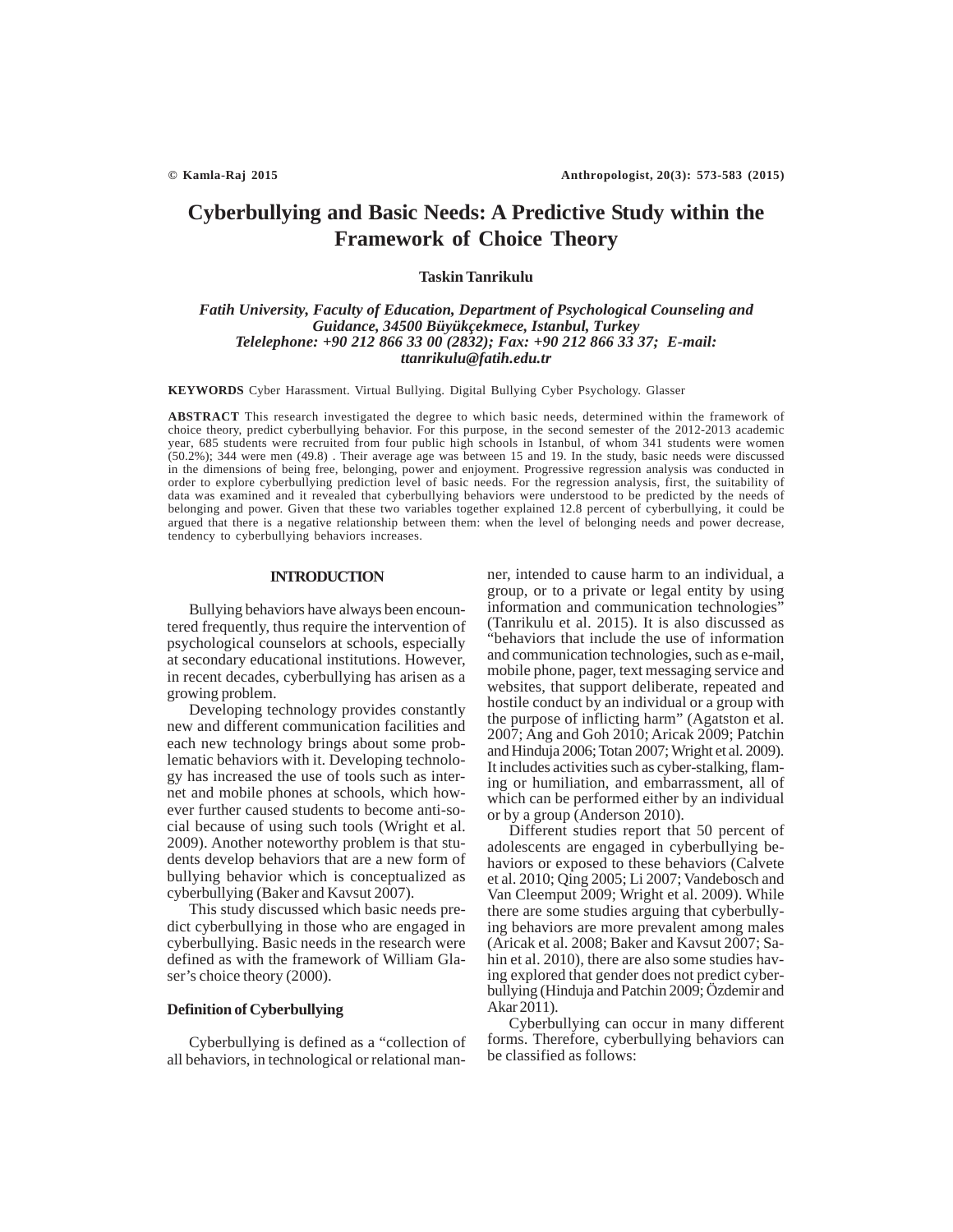- i. Flaming: using threatening and unethical contents in online discussions.
- ii. Harassment: repeatedly sending humiliating and insulting messages.
- iii. Denigration: making accusations about a person in the nature of slander, damaging his/her reputation and engaging in gossip.
- iv. Impersonation: imitating a person with a fake account and embarrassing and putting him/her into difficult situations with his/her friends and social environment by sending humiliating and harmful messages.
- v. Outing: sharing a person's photos and videos without permission.
- vi. Trickery: deceiving people by acting friendly, gaining their trust and asking them to do things, and thus accessing their information.
- vii. Exclusion: keeping a person away from a community knowingly and trying not to include him/her.
- viii. Cyber-stalking: harassing people until rendering them weary.
- ix. Humiliating: recording a humiliating situation or a physical attack on a person by using various information and communication tools and spreading it in online media.
- x. Sexting: sending sexual photos or images of oneself or others (Siegle 2010; Walker 2009; Willard 2007).

Studies show that there is a strong similarity between cyberbullying and traditional bullying (Slonje et al. 2013; Twyman et al. 2010). In this sense, cyberbullying can be defined as a type of traditional bullying (Baker and Kavsut 2007; Jose et al. 2011). Cyberbullying shows similarity with traditional bullying in that there is disproportionate power between individuals in cyberbullying; it involves aggressiveness; cyberbullying behaviors are also recurring (Dooley et al. 2009; Grigg 2010) and they support one another (Jose et al. 2011). Besides, cyberbullying is different from traditional bullying in some aspects. Cyberbullying uses mobile phones, computer and other information and communication technologies. Individuals engaged in cyberbullying can act it out without exposing their identities (Barlett 2015; Slonje et al. 2013). Although events of traditional bullying are witnessed by people physically present at the time, situations that happen as a result of cyberbullying can be informed to

many people by means of virtual environments. Sexual content can also be used simply and easily in cases of cyberbullying. Although in traditional bullying the victim can escape from the effects of bullying by leaving the place where the incident occurs, it is difficult for victims exposed to cyberbullying to find an environment in which they can escape from its effects (Mason 2008). This is because the content is known by many people and kept in a place that is open to public access (Ayas and Horzum 2010).

According to Kubiszewski et al. (2015) cyberbullying and school bullying overlapped very little. The majority of students involved in cyberbullying were not simultaneously involved in school bullying. Moreover, results indicated that psychosocial problems (psychological distress, social disintegration, general aggression) varied according to the form of bullying. Victims of school bullying had greater internalizing problems than cybervictims, while school bullies were more aggressive than cyberbullies. Given the sizable proportion of adolescents involved in bullying (school and cyber) and its significant relationship with mental health, the issue warrants serious attention from school and public health authorities.

On the other hand, cyberbullying is different from traditional bullying in that it does not involve psychical power; it is generally anonymous and victims are not aware of their problems and emotional reactions. Considering that they would not be caught, cyberbulliers have a little fear of receiving punishment (Kiriakidis and Kavoura 2010). In traditional bullying, it is rare to see a person as a victim and the bullier at the same time. However in cyberbullying, it can be observed more often that bulliers can also be victims of cyberbullying or traditional bullying (Mason 2008). In traditional bullying, there is disbalance of physical power, but in cyberbullying, bulliers can be young, weak and silent. Nevertheless, bulliers are more powerful than their victims in terms of technological possibilities and the ability to use technology (Vandebosch and Van Cleemput 2008).

## **Causes of Cyberbullying**

In research conducted by Raskauskas and Stoltz (2007), students cyberbullied for enjoyment (38%), revenge (25%) and their own bad situation (6%). The others did not offer a reason as to why they did it.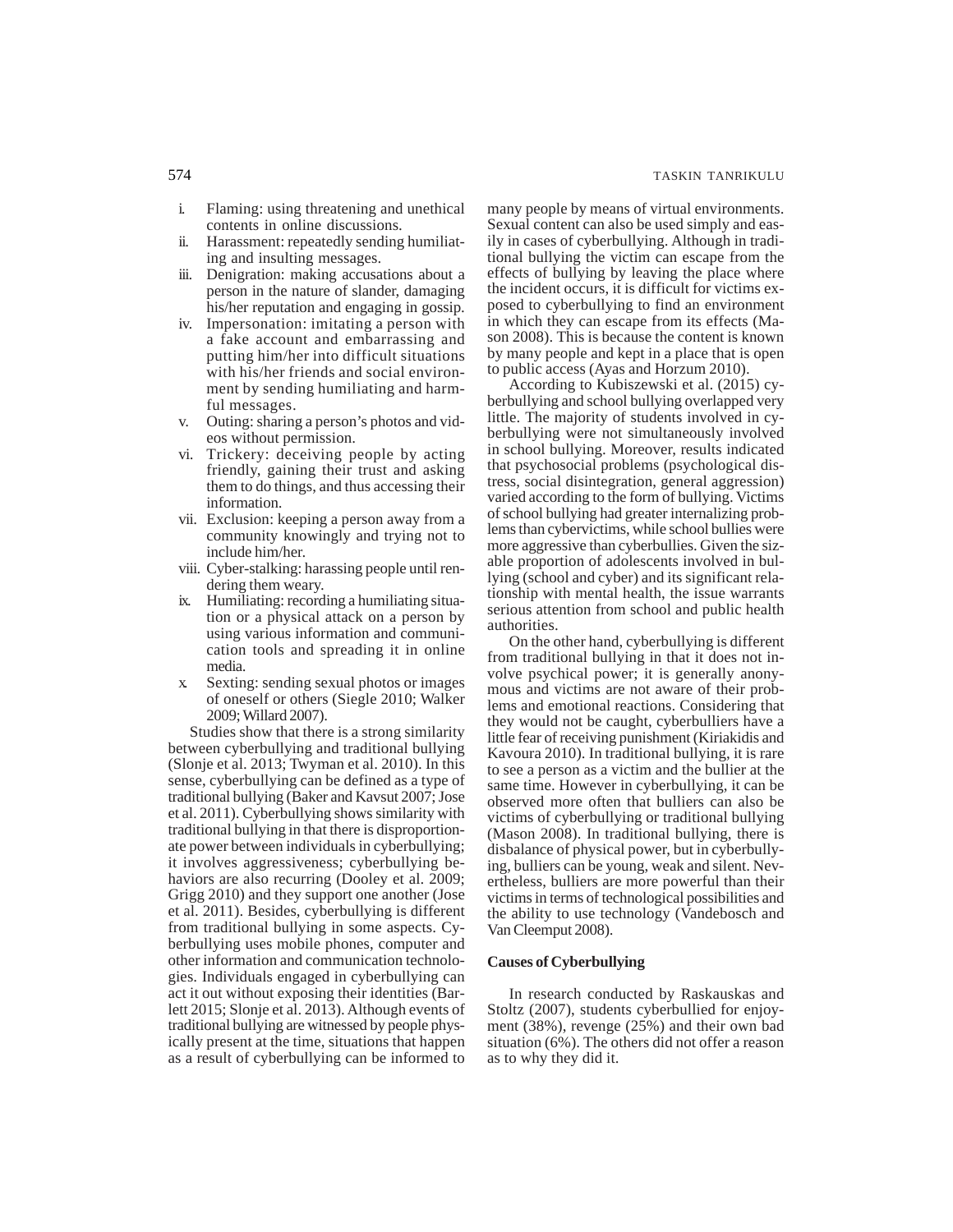#### CYBERBULLYING AND BASIC NEEDS 575

It was found that there is a strong positive relationship between cyberbullying behaviors and problems such as experiencing perception problems, hyperactivity, problems of behavior control, low sociability, frequent use of alcohol and cigarette and feeling unsecure in school (Nixon 2014; Sourander et al. 2010).

In research conducted on psychiatric symptoms as predictors of cyberbullying, fewer psychiatric symptoms were observed in individuals who had not previously engaged in bullying or who were not subjected to bullying than in naïvevictims and bully-victims. It was observed that hostile feelings and psychotic symptoms predicted cyberbullying. In addition, it was also observed that interpersonal sensitivity and psychotic symptoms explained the likelihood of becoming a cyber victim or cyber bully (Aricak 2009).

In addition to this, behaviors such as anger and aggression were also found to be associated with cyberbullying (Nixon 2014; Schultze-Krumbholz and Scheithauer 2009). Individuals showing behaviors of anger and aggression also display cyberbullying behaviors (Patchin and Hinduja 2010b).

It was found that there is a positive relationship between moral breakdown and bullying and the level of cyberbullying (Twyman et al. 2010). People living alone and people with low levels of self-respect (Nixon 2014), peer optimism, social acceptability and low ability to make friends have been observed to engage in cyberbullying behaviors more frequently (Schoffstall and Cohen 2011).

It's been found that there is a positive relationship between cyberbullying and verbal IQ and total IQ. People with high IQ (Intelligent Quotient) level cyberbully more often (Didden et al. 2009). In a study, in which the relationship between cyberbullying and empathy was analyzed, it was found both bullies and victims have lower level empathy (Ang and Goh 2010; Schultze-Krumbholz and Scheithauer 2009).

According to Dredge et al. (2014) number of Facebook friends and traditional bullying victimisation were also significant predictors of cyberbullying victimization. also self-presentation on Facebook can increase the likelihood of eliciting negative attention from potential perpetrators.

One of the important reasons behind cyberbullying is feeling of revenge. In König et al.'s (2010) study more than half of the adolescents who cyberbully stated that they were exposed to traditional bullying and 41 percent stated that they were also victims of cyberbullying, which thereby led to a vicious circle: cyberbullying behaviors lead to feeling of taking revenge.

Some studies have also been conducted to analyze whether academic achievement is among the causes of cyberbullying. Most of the studies report that there is not any significant relationship between cyberbullying and academic achievement (Beran and Li 2005; Huang and Chou 2010; Li 2007). However, there are some studies stating that there is negative correlation between academic achievement and cyberbullying (Peker et al. 2012).

## **Effects of Cyberbullying**

Since people are more likely to be involved in cyberbullying than traditional bullying, it can lead to more serious consequences compared to traditional bullying (Dooley et al. 2009). Cyberbullying can cause harmful effects such as crises and depression, fear of people or feeling ashamed (Nixon 2014; Slonje et al. 2013), a constant state of agitation, aversion to virtual environments and technology, use of addictive drugs, avoiding responsibility and alienation from school (Mason 2008; Morales 2011; Schneider et al. 2012). In his study Goebert et al. (2011) discovered that the use of addictive drugs by cyber victims is much more common than cases of depression and suicide.

Thinking committing suicide is, on the other hand, the most unsatisfactory outcome to happen because of exposure to cyberbullying (Nixon 2014). Such gloomy thoughts of committing suicide are observed by people exposed to cyberbullying more than those exposed to traditional bullying (Hinduja and Patchin 2010).

In another research, feelings of vulnerability and powerlessness were found to happen to those who have been exposed to cyberbullying. In addition, a variety of anti-social problems and personality related problems, such as aggressive behaviors, feeling sadness (Giménez Gualdo et al. 2015), and fears about security, were also seen (Spears et al. 2009). Negative thoughts about experiencing bullying again reveal problems with regard to the issues of school attendance and motivation (Mason 2008; Wong-Lo et al. 2011).

Depression, social isolation and behaviors of inflicting self-harm are frequently observed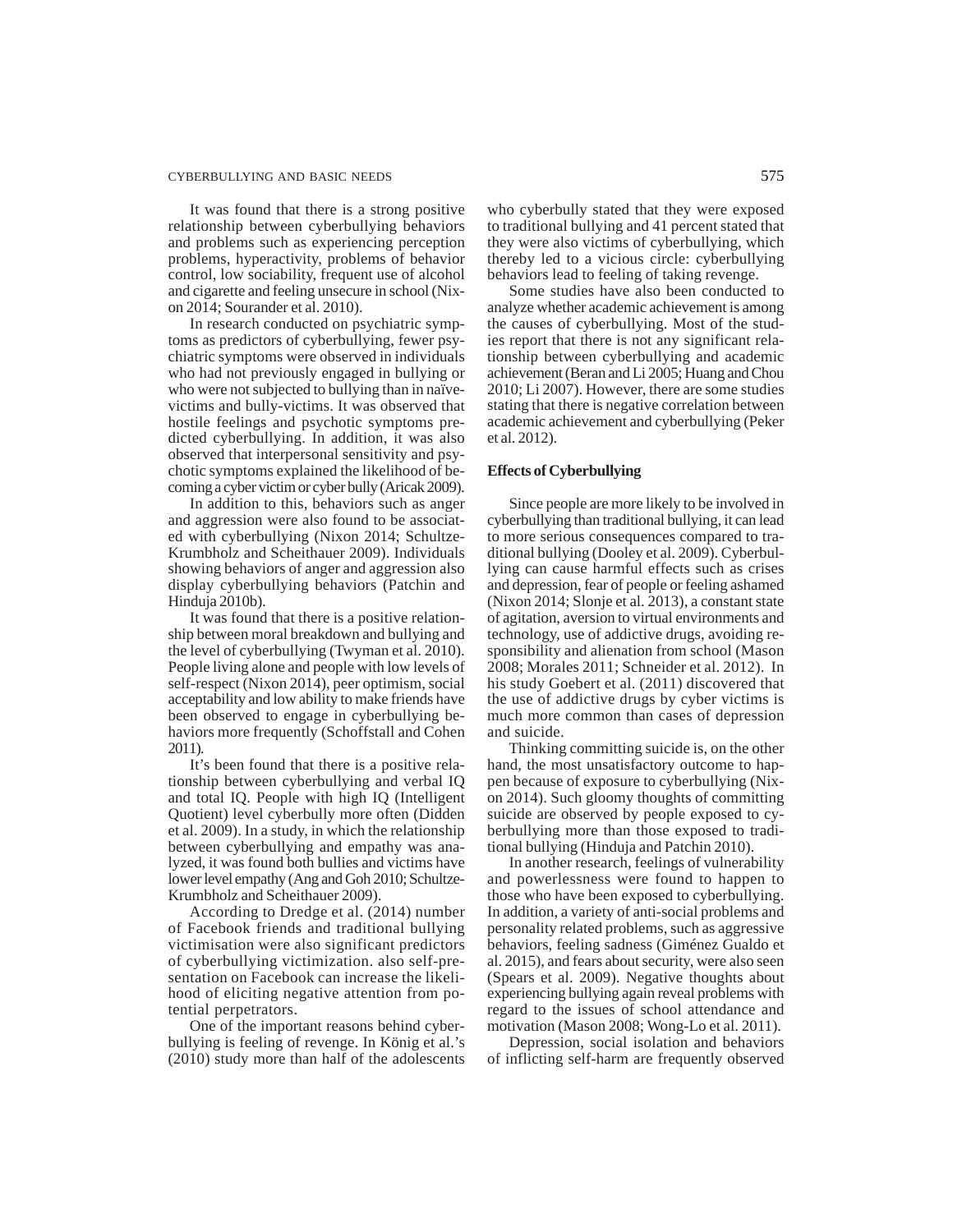problems in victims of cyberbullying (Nixon 2014; Mason 2008; Wong-Lo et al. 2011). Problems such as perception difficulties, emotional or relationship difficulties, insomnia, headaches, recurrent abdominal pain, and not feeling oneself safe at school can also occur (Nixon 2014; Sourander et al. 2010). In addition, previously conducted research also reveals the presence of low self-confidence and self-respect in victims (Didden et al. 2009; Mason 2008; Patchin and Hinduja 2010a). In a study conducted by Navarro et al. (2011) on the 10-12 age group, the presence of social anxiety and especially the fear of negative evaluation were observed in cyber victims. The emergence of emotional symptoms in women victims is higher than in male victims (Dooley et al. 2010).

#### **Choice Theory and Bullying**

According to choice theory, whatever a human being does from birth to death is a behavior. Even though these behaviors are influenced by a number of conditions external to an individual, the power that steers behaviors originates from within the human being. People themselves choose to behave in a certain way and these choices are made in order to satisfy the need that they feel at that moment—namely, their motive (Kaner 1993).

Basic needs are among the topics human sciences deal with including psychological anthropology (Spindler 1980). In his choice theory (Glasser 1985), Glasser handled basic needs that direct human behaviors. According to Glasser (1985), there are five main motives that result from the genetic structure of the human being as follows: survival and reproduction, belonging, obtaining power, freedom and enjoyment. According to choice theory, an individual's negative emotions are caused by the non-fulfillment of all or some of these given requirements.

*Survival and reproduction* is a need that is found in the genetic program of all living organisms. This also includes the need to persevere, feel safe and struggle. Another dimension of this need is desire to survive. Sexuality can be evaluated in this context. *Belonging* includes both love and belonging. This need shapes all our lives because we all want to maintain both love and dedication throughout our lives. *Power* is a need peculiar to human beings. Human beings derive pleasure by both controlling relationships and obtaining more than what they have in their possession. This desire for pleasure transforms

into controlling the external world. *Freedom*, according to Glaser, is what makes us human. Being dominated is against human nature. Glasser states that human beings try to be free in many different areas, ranging from their relationships with other human beings to expressing themselves freely. Even though human beings obey rules and traditions, sometimes they try to meet this need by violating these in a harmless manner. *Enjoyment* is discussed as a characteristic found in the genetic structures of advanced organisms in the choice theory. According to Glaser, enjoyment is the need that is met most easily. Many things can be found to do for enjoyment. Even just laughing contributes to meeting this need. However, problems in relationships land the first blow to enjoyment (Glasser 1999).

There are studies that explain the relationship between traditional bullying and these basic needs. Palanci and Özbay (2005) state that bullying behaviors tend to decrease in a learning environment where basic needs are met. Esici (2007), in his research, identified that behaviors classified as traditional bullying increased when the level to which basic needs were met decreased. However, in a study conducted by Çalik et al. (2009) with students at elementary school level, it was argued that unmet basic needs did not predict bullying behaviors.

#### **Research Hypothesis and Aim**

According to Glasser, all of our behaviors aim to meet basic needs. People meet these needs in two ways: healthy and unhealthy (Glasser 1999; Tanrikulu 2014). This perspective of Choice Theory is the basis of the research hypothesis. In this sense, main hypotheses are as below:

Cyberbullying behaviors also aim to meet a person's one or more than one of basic needs.

A person's unsuccessful attempt to meet one or more of the basic needs leads to cyberbullying behaviors.

In accordance with this hypothesis, the aim of the study is to determine which basic needs and to what degree predict cyberbullying behaviors.

#### **METHODOLOGY**

#### **Participants**

Research data was collected from 685 students studying in the second semester at four public high schools on the European side of Istanbul during the 2012-2013 academic year. The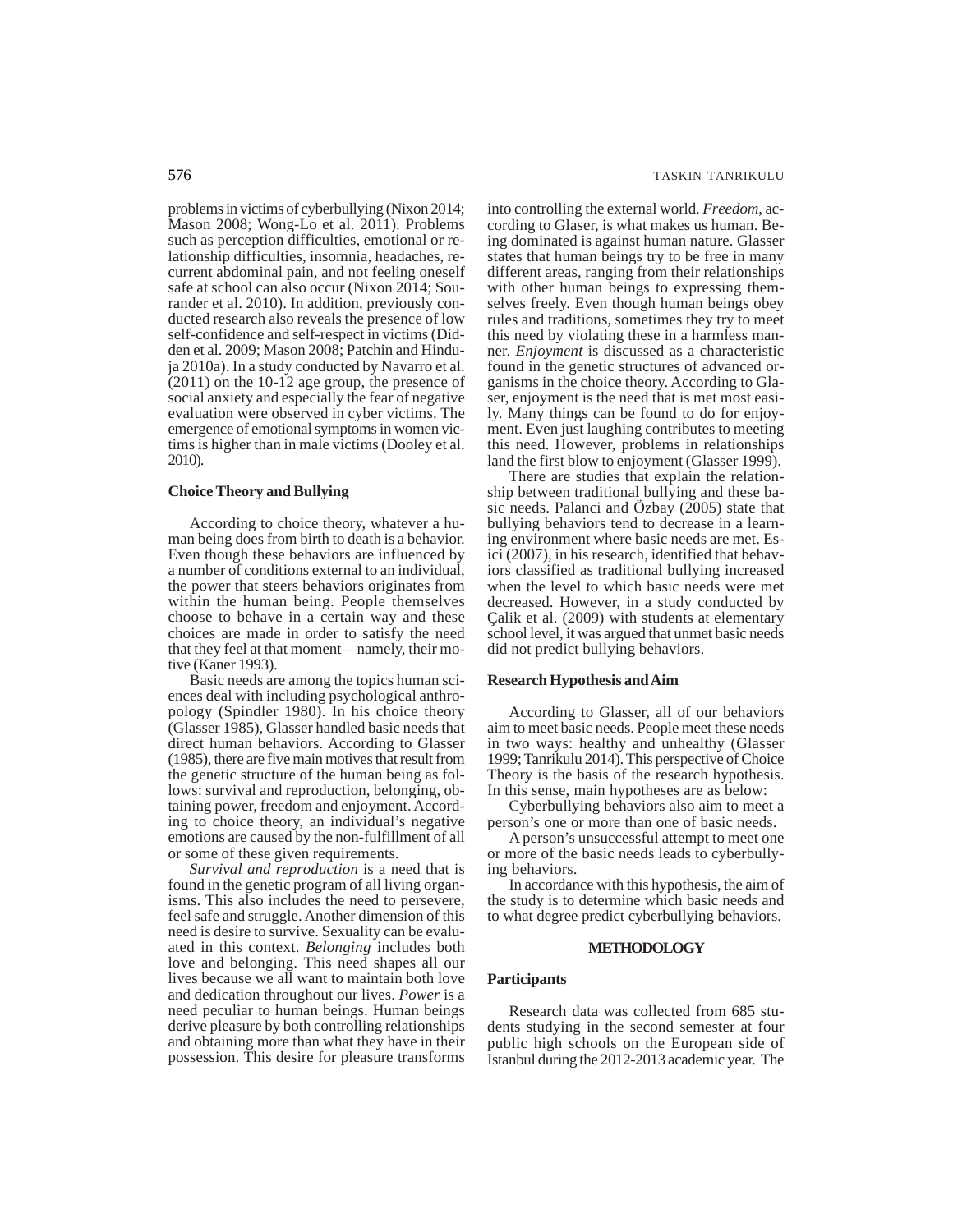#### CYBERBULLYING AND BASIC NEEDS 577

sampling was determined according to the suitable sampling model. The study group consisted of 341 female students (50.2%) and 344 male students (49.8%). The ages of the research subjects varied between 15 and 19 years. Of the participants, 117 (17.1%) were 15 years old, 253 (36.9%) were 16 years old, 216 (31.5%) were 17 years old, 90 (13.2%) were 18 years old and 9 (1.3%) were 19 years old. In terms of grade level, 124 of the participants (18.1%) were in ninth grade, 299  $(43.6\%)$  were in tenth grade and 262 (38.2%) were in eleventh grade.

## **Data Collection Tools**

## *Cyberbullying Scale*

The scale developed by Aricak et al. (2012), was used to measure the level of cyberbullying behaviors in adolescents. Consisting of 24 items, the scale is based on a Likert-type scale (Never, Sometimes, Often, Always).

The scale was prepared in a single scale factor. This single factor has an eigen-value of 12.139 and it explains 50.58 percent of total variance. The Cronbach alpha value calculated for the entire scale is .95; test-retest coefficient was calculated as .70.

In the rating scale, "never" response scored one point, "sometimes" response scored two points, "often" response scored three points and "always" response scored four points. In this way, a lowest score of 24 points and a highest score of 96 points were possible on the scale. Higher point totals on the scale indicated more cyberbullying behaviors.

#### *Basic Needs Scale (BNS)*

The scale that measures basic needs within the framework of choice theory was developed by Ikinci (2003) for high school students. The validity and reliability analysis of the scale were performed on 299 people. The scale consists of 26 items and was prepared for adolescents. The scale was understood to be four-factored as a result of factor analysis. These four factors explain 45 percent of total variance. The basic needs measured in the scale were loving and being loved, power, freedom, and enjoyment. Higher point totals on the scale indicate that the basic needs are being met at a higher level. The reliability coefficients of the scale calculated for general and subscales are between .83 and .64.

#### *Information Survey*

A survey was administered in the study in order to determine the demographic and personal characteristics of the participants. The prepared survey included categorical questions such as age, gender, grade level and how successful they see themselves academically.

## **Process and Data Analysis**

The study was planned and completed in the second term of 2012-1013 school year. Within the scope of the study, four different high schools requiring different academic qualifications in a metropolitan city were visited. The data was collected from randomly selected classes, the researcher interviewed students in each class and ensured that students answered the scale. This survey application process lasted two weeks.

The data collected was entered into SPSS 17 and the process analysis was carried out. Pearson's Product-Moment Correlation analysis was conducted in the research in order to determine the relationships between the variables. Multiple regression analysis was performed in order to examine the variables that predict cyberbullying.

In the research, analyses were launched on 685 data. The compliance of data for the regression analysis was first examined. The points examined were the linearity of the relationship between cyberbullying and the level of basic needs, and whether or not the scores exhibited a normal distribution. As a result of the analyses, the diagrams were understood to show a linear relationship. No significant deviations from normality were understood to exist as a result of the examination of the histogram and normal distribution graphs. In order to examine multivariate normality hypothesis, Mahalanobis distance values were calculated for understanding the presence of extreme values related to variables. In this examination, since Mahalanobis distance values on the data of 17 people were seen to be over  $[\chi^2_{(6)} = 22.46, p=.001]$  reference value, data of these people were not included in the analysis because they were understood to be extreme values. Thus, statistical operations were performed on 668 students and data were made to meet with the multivariate normality hypothesis.

The ratio of variable numbers to the observation number is 1/111. The study group is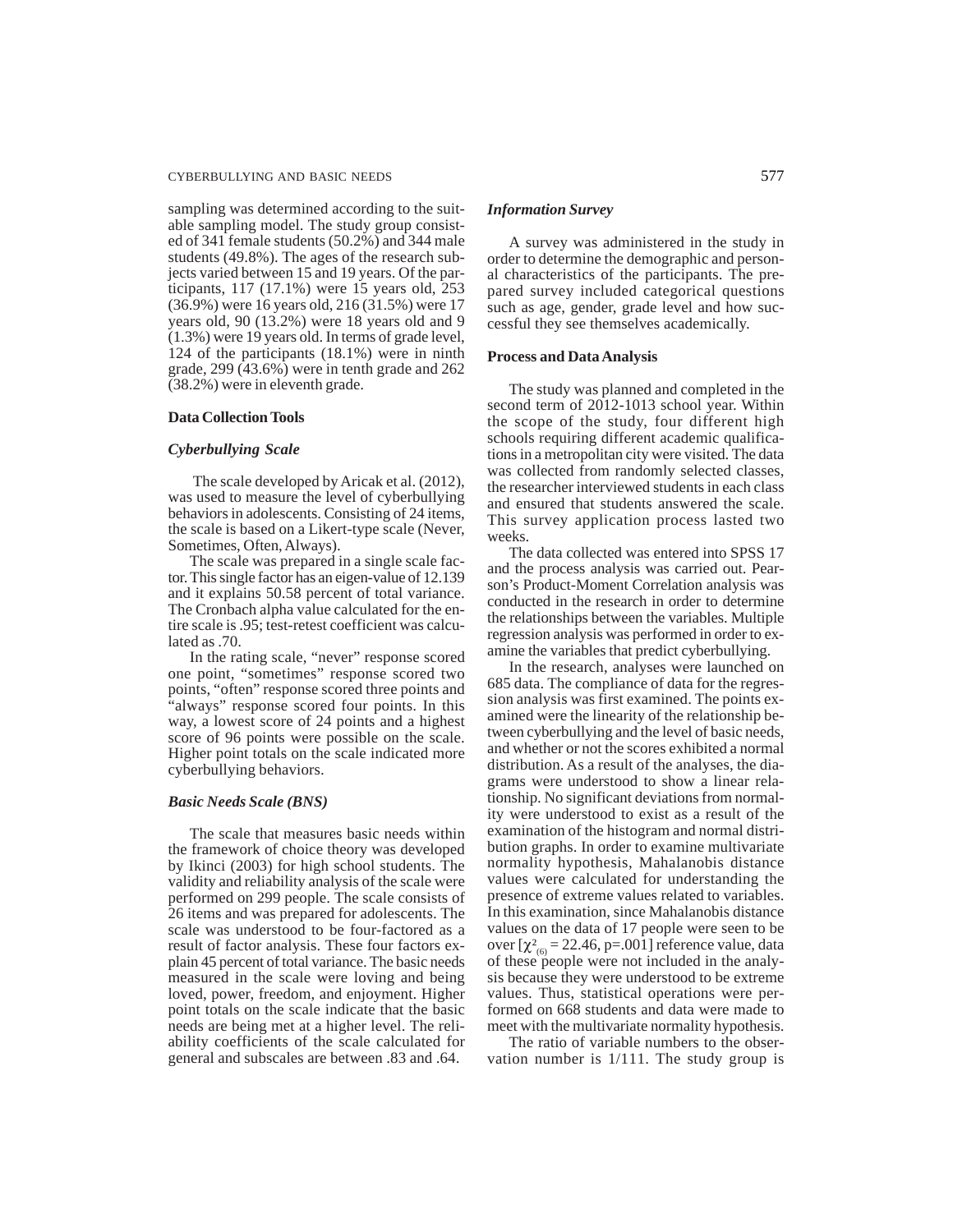known to be five-times the number of independent variables in multivariate regression analysis (Meyers 2013). In this regard, the sampling size was found to be sufficient.

The variables of gender and academic success perception were also thought to be predictor variables in the research. Since the variables of gender and academic success perception are categorical variables, these variables were transformed into dummy variables (Field 2009). In this process of transformation, the gender dummy variable was made by re-coding the gender variable as male=0 and female=1. The variable of academic success perception (weak, below average, above average and good), which consists of five categories, were also re-coded in order to create dummy variables. For this purpose, dummy variables of "weak", "below average", "average" and " above average" were considered as the reference variable and "good" category, which was excluded from this category, was transformed into a dummy variable. In this coding, while the category itself was coded as "one  $(1)$ " other categories were coded as "zero  $(0)$ ." Thus, while re-coded "good" is included in regression analysis as an independent variable, since dummy variables of "weak", "below average", "average" and "above average" were not considered as reference variables, they were excluded from analysis. The significance level was accepted as .05 in the research.

## **FINDINGS**

In this study, whether the needs of freedom, belonging, enjoyment and power in high school students, and whether the variables of gender and perceived academic success are significant predictors of the level of cyberbullying were researched. To this end, the needs of freedom, belonging, enjoyment, power, the variables of gender, and perceived academic success were included in the analysis in order to perform linear multivariate regression analysis. The results of linear multivariate regression analysis performed in this context are presented in Table 1.

The model explained cyberbullying to be in the level of 13.5 percent  $(R^2=135)$  when Table 1 was examined. Although there is a negative and low level of correlation ( $r_{1}$ = 0.149;  $r_{3}$ = 0.115;  $r_{5}$ = 0.96;  $p<0.01 r_{6} = 0.081; p<0.05$  between the variables of being free, enjoyment, gender and academic success perception and cyberbullying, these variables were not seen to make a significant contribution (*p*>.05 belonging to β values) to the regression model. For this reason, stepwise regression analysis was conducted in which these variables that did not make any signifi-

| Model 1          | R    | $R^2$ |         |          | D    |         | Double r Partial r |
|------------------|------|-------|---------|----------|------|---------|--------------------|
| Constant         | .367 | .135  |         | 29.609   | .000 |         |                    |
| 1. Freedom       |      |       | $-.053$ | $-1.221$ | .223 | $-.149$ | $-.047$            |
| 2. Belonging     |      |       | $-.270$ | $-5.818$ | .000 | $-.340$ | $-.221$            |
| 3. Enjoyment     |      |       | .073    | 1.700    | .090 | $-.115$ | .066               |
| 4. Power         |      |       | $-.138$ | $-3.052$ | .002 | $-.271$ | $-.118$            |
| 5. Gender        |      |       | $-.036$ | $-.900$  | .368 | $-.096$ | $-.035$            |
| 6. Perception of |      |       | $-.034$ | $-.898$  | .370 | $-.081$ | $-.035$            |
| Academic Success |      |       |         |          |      |         |                    |

**Table 1: Results of multiple regression analysis for the prediction of cyberbullying behaviors**

*Note:* In Model 1, since gender and academic success perception are categorical variables, the gender variable is coded as a dummy variable in the form of male=0 and female=1, the variable of academic success perception is coded as a dummy variable in the form of good=1 and other categories are coded in the form of 0. In this way, these two variables of 'female' and 'good' were included in the analysis.

**Table 2: Results of stepwise regression analysis for the prediction of cyberbullying behaviors**

| Model     | R    | $R^2$ |         |          |      | Double r | Partial r |
|-----------|------|-------|---------|----------|------|----------|-----------|
| Constant  | .340 | .115  |         | 36.779   | .000 |          |           |
| Belonging |      |       | $-.340$ | $-9.325$ | .000 | $-.340$  | $-.340$   |
| Constant  | .357 | .128  |         | 32.097   | .000 |          |           |
| Belonging |      |       | $-.273$ | $-6.449$ | .000 | $-.340$  | $-.243$   |
| Power     |      |       | $-.130$ | $-3.064$ | .002 | $-.271$  | $-.118$   |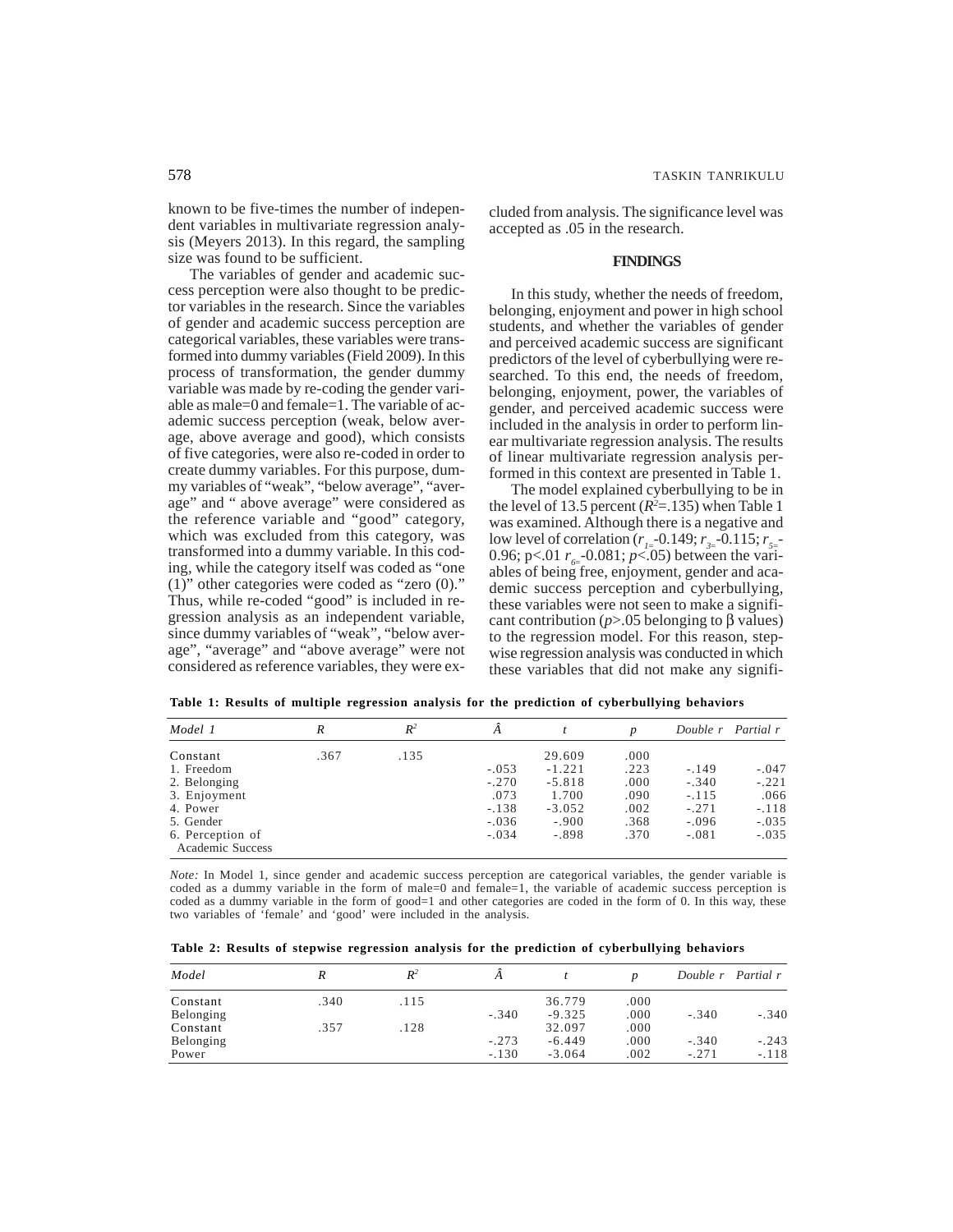cant contribution were excluded. Findings related to this second analysis are given in Table 2.

The findings of stepwise regression analysis of the variables related to the needs of belonging and power, which are predictive variables, are given in Table 2. Even though they are not found in Table 2, statistical data were also obtained in order to examine some assumptions about the regression analysis. First of all, the largest variance inflation factor (VIF) value was understood to be 1.365 when statistical values related to multiple connections were examined, and, in this respect, all values were less than 10, which is the standard value, and closer to 1 (Field 2009). In addition, the lowest tolerance value was understood to be .733 and all values were above the standard value of .2 (Field 2009). Regression analysis was seen not to have a problem of multiple connections as a result of these data. In addition, when Durbin-Watson analysis was performed in order to test whether autocorrelation exists in the model or not, the obtained value was seen to be between reference values (1.5- 2.5) for (DW=1,990) autocorrelation (Field 2009) and it has been concluded that there was no autocorrelation in the model. As a result of these analyses, since assumptions of stepwise regression analysis were seen to be met, the findings related to the model in Table 2 were to be evaluated.

In the first stage of the stepwise regression analysis, the standardized regression coefficient (β) in the prediction of the variable "need for belonging" on the level of cyberbullying behaviors was found to be -.340. This variable was alone understood to explain 11.5 percent of cyberbullying behaviors ( $R^2 = .115$ ). In the second stage of the stepwise regression analysis, the variable of "need for power" was included next to the variable of "need for belonging." These two variables together explain 12.8 percent of cyberbullying behaviors ( $R^2 = 0.128$ ). Findings show, as the level of meeting needs of belongingness and power decreases, cyberbullying behaviors are observed more often. In this sense, it can be stated that needs of belongingness and power are important variables which predict cyberbullying negatively.

## **DISCUSSION**

In this study, the predictive value of basic needs, gender, and the perception of academic success on cyberbullying behaviors was examined. As a result of the stepwise regression analysis, the needs for belonging and power were understood to predict cyberbullying behaviors at a significant level. This result seems to support William Glasser's (2000, 1985) view that needs, not realistically met, are the source of discipline problems experienced in school.

The research results show that the need of "belonging" is related to cyberbullying behaviors. It was seen that cyberbullying behaviors were much greater in those who experience problems in the issue of meeting the need for belonging. This need includes needs such as to love, to be loved, sharing things with others, and being valuable in the eyes of others. Since it is necessary for other people to meet the need for belonging, it is the most difficult need to meet, according to Glasser (1999). It was seen that this need is met less in those who engage in cyberbullying behaviors.

Choice theory states that people have the same basic problem. This basic problem is the individuals' inability to establish a satisfactory and successful relationship with at least one of the people whom they value in their respective lives or an inability to approach other people in order to attach with them (Tanrikulu 2014). In parallel with this view, a weaker parental relationship was found to be a feature that predicts cyberbullying (Seiler and Navarro 2014; Mason 2008). In this sense, cyberbullying behaviors can be explained by an individual's inability to develop satisfactory and healthy connections when discussed in terms of choice theory.

Another finding that explains that the need for belonging is a predictor of cyberbullying is the willingness of those who engage in cyberbullying to continue friendship relationships as an excuse for their these behaviors (Yaman and Peker 2012). In addition, cyberbullying behaviors were understood to be observed much more in the individuals who fail to gain autonomy in their social relationships and whose addictive ego speculation is higher (Çetin et al. 2012). It is known that there is a negative relationship between intrinsic self-worth perception and cyberbullying (Eroglu 2011) and cyberbullying behaviors were seen more in individuals whose selfesteem level is low (Brack and Caltabiano 2014; Schoffstall and Cohen 2011).

The relationship of bullying and offensive behaviors to the need for belonging has also been the subject of other research. Estell et al.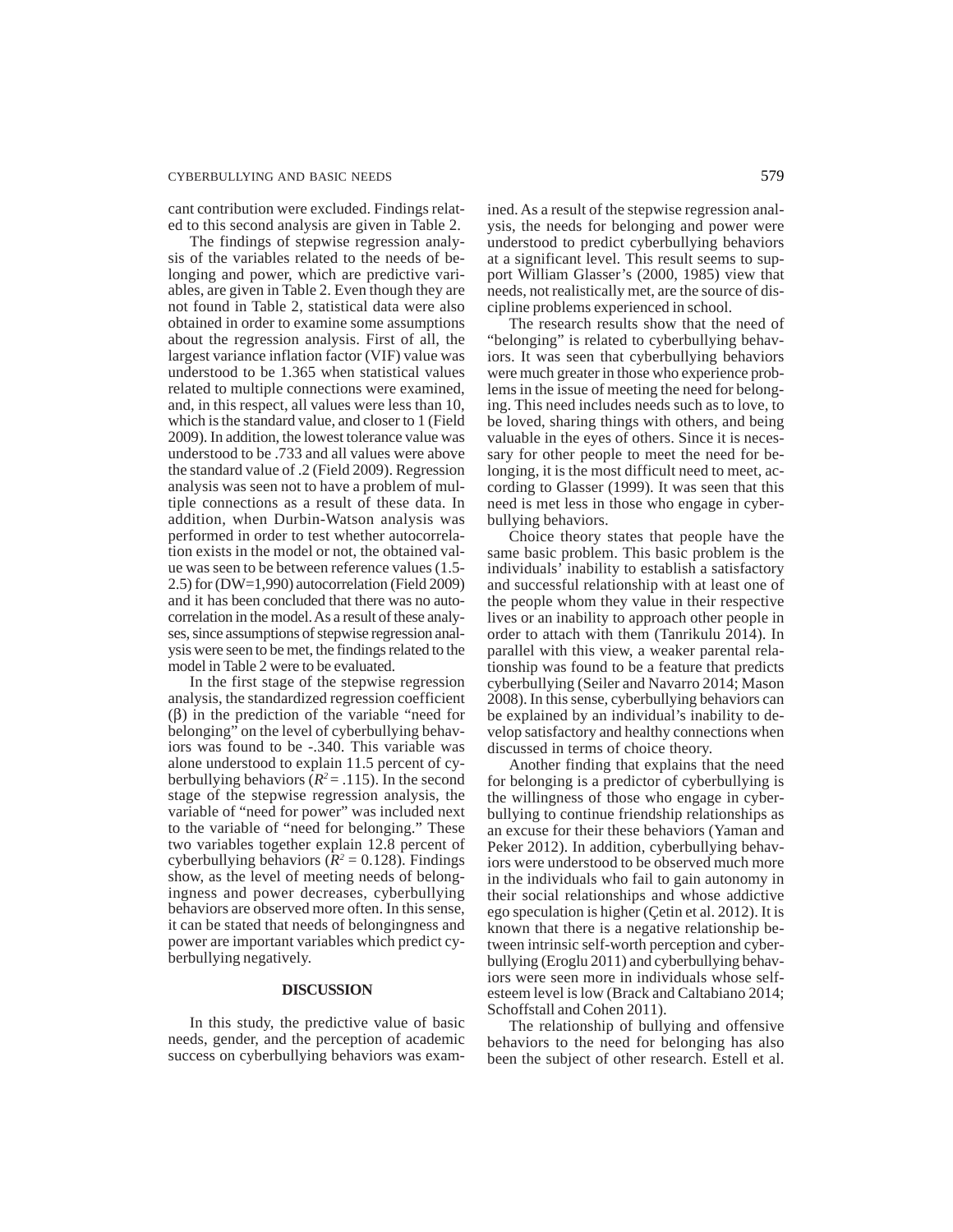(2007), in their research, identified that those who engage in bullying feel excluded, from the sociometric point of view. According to another studys, bullying behaviors are seen at a higher rate in those who experience loneliness (Brewer and Kerslake 2015), and in the individuals whose levels of acceptance by society and establishing friendship with others are quite low (Jacobs et al. 2014; Schoffstall and Cohen 2011). According to research conducted by Glover et al. (2000), the possibility of displaying bullying behaviors is found to be higher in students who have weak family support. In research conducted by Esici (2007), it was also stated that there is a negative correlation between traditional school bullying and the need for belonging.

Therefore, the research result, which indicates a negative relationship between the need for belonging that corresponds to the needs for being included in a group and feeling self-worth and cyberbullying behaviors, is characteristic of the findings explained by the other research stated above.

Another result obtained from the research is the orientation of the need for power predicting cyberbullying. Accordingly, cyberbullying behaviors are observed much more in those who are insufficient in the area of meeting the need for power.

The need to be powerful can also manifest itself in the form of becoming sufficient in any area. A teacher may want to be a good educator and a father may want to raise a better child for this reason. However, sometimes people can also meet this need through negative behaviors. They can meet this need by using drugs and alcohol, by engaging in anti-social behaviors or by withdrawing into themselves, but these behaviors will prove to be insufficient in meeting the need to be powerful (Kaner 1993; Kubiszewski et al. 2015).

It has been indicated in various research that behaviors such as anger and aggression are behaviors that predict cyberbullying (Dilmaç 2009; Lonigro et al. 2015; Schultze-Krumbholz and Scheithauer 2009; Kubiszewski et al. 2015). Individuals who display cyberbullying behaviors are also observed to display anger and aggressive behaviors (Patchin and Hinduja 2010b; Slonje et al. 2013). According to Nixon (2014), perpetrators of cyberbullying are more likely to report increased substance use, aggression, and delinquent behaviors. Vandebosch and Van Cleemput (2008) state that those who are exposed to traditional bullying, in order to balance their situation, turn to cyberbullying behaviors because of the power they obtain through their knowledge of the internet, computers and other cyber communication tools. In a similar manner, those who consider themselves inadequate in terms of features such as physical strength and age also turn to cyberbullying behaviors in order to stabilize the situation (Vandebosch and Van Cleemput 2008). In this regard, it can be said that cyberbullying behaviors are aimed at meeting the need for power. Findings show, as the level of meeting needs of belongingness and power decreases, cyberbullying behaviors are observed more often. In this sense, it can be stated that needs of belongingness and power are important variables which predict cyberbullying negatively.

#### **CONCLUSION**

In this study, the predictive value of basic needs, gender, and the perception of academic success on cyberbullying behaviors was examined. Firstly, it was seen that cyberbullying behaviors were much greater in those who experience problems in the issue of meeting the need for belonging. Another result obtained from the research is the orientation of the need for power predicting cyberbullying. Accordingly, cyberbullying behaviors are observed much more in those who are insufficient in the area of meeting the need for power.

As results, according to Glasser, things that people want to do or reach in order to meet their needs make up the world that they wish to live in when discussed from the perspective of choice theory. Since the world that people wish to live in and the real world are different from each other, problems arise according to the individual and this difference leads individuals to certain behaviors. From this point of view, behavior is an attempt by people to overcome the difference between the place they live (that is, the real world) and the place where they want to live (the world of quality). Abnormal behaviors are caused by the inability to resolve this difference in a realistic manner. In this respect, cyberbullying behaviors can be considered as abnormal behaviors which originate from the individual's inability to meet the needs for belonging and power in a realistic manner.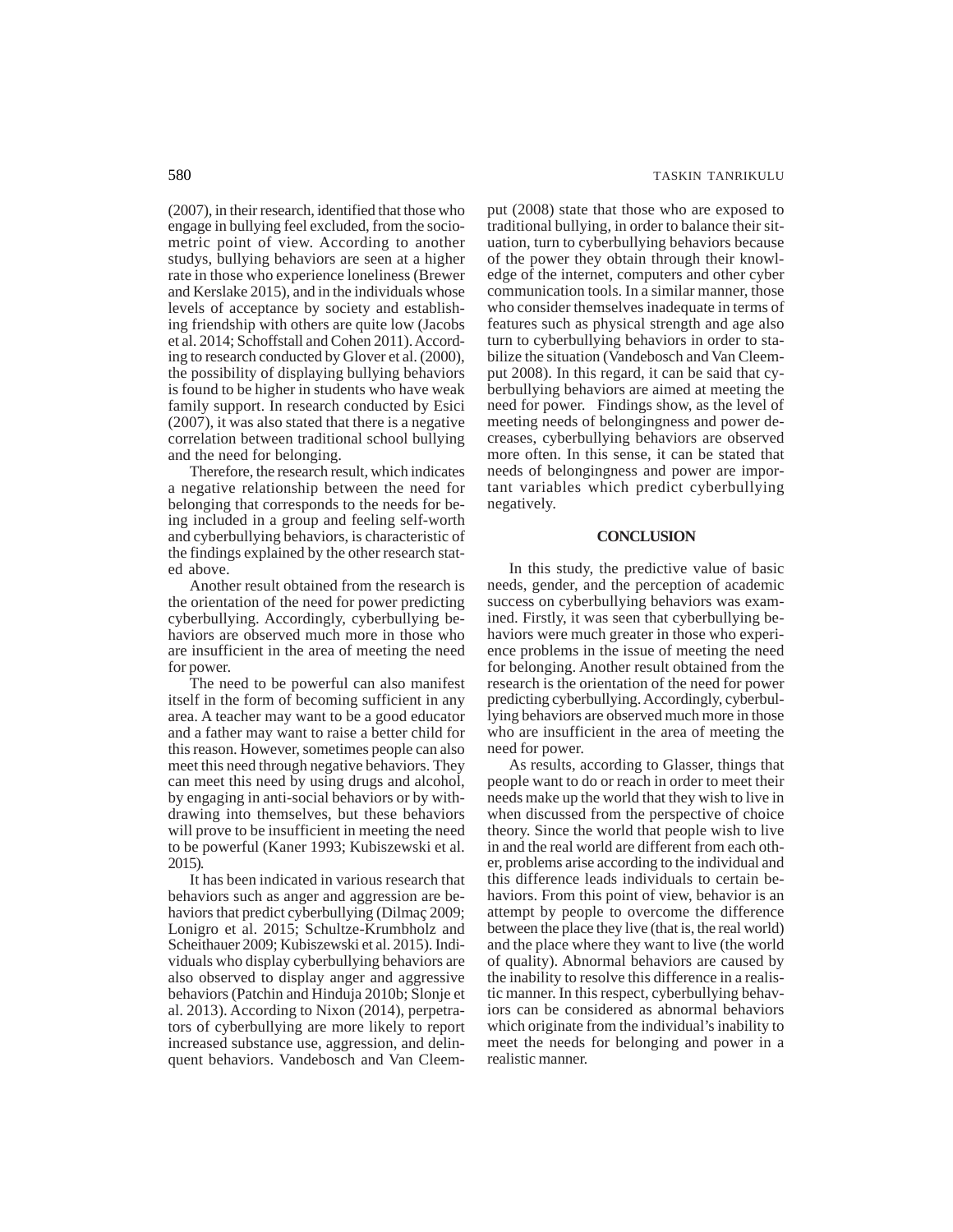#### **RECOMMENDATIONS**

In this study, basic needs are discussed within the frame of Choice Theory. Glasser determines five basic needs and associates them with all behaviors. In this sense, other studies in which the relationship between cyberbullying behaviors and other psychological needs will be analyzed can be suggested for further research.

The second recommendation of this study is that it was conducted in a metropolitan city. When we consider that needs are shaped also by social structure the findings are limited to social characteristics of the society. Therefore, similar studies can be conducted with groups with different social features and results can be compared.

Lastly, within the scope of findings of this study, studies aiming to meet power and belonging needs of adolescents who cyberbully can be conducted and their effects can be investigated. In this way, the validity of findings of this study can be tested.

#### **REFERENCES**

- Agatston PW, Kowalsk R, Limber S 2007. Students' perspectives on cyber bullying. *Journal of Adolescent Health,* 4: 59-60.
- Anderson WL 2010. Cyberstalking (cyberbullying) proof and punishment. *Insights to a Changing World Journal,* 4: 18-23.
- Ang RP, Goh DH 2010. Cyberbullying among adolescents: The role of affective and cognitive empathy, and gender. *Child Psychiatry and Human Development*, 41: 387-397. doi:10.1007/s10578-010-0176-3.
- Aricak OT, Kinay H, Tanrikulu T 2012. First psychometric finding of cyberbullying scale. *Journal of Hasan Ali Yücel Faculty of Education (HAYEF),* 9: 101
- Aricak T, Siyahhan S, Uzunhasanoglu A, Saribeyoglu S, Ciplak S, Yilmaz N, Memmedov C 2008. Cyberbullying among Turkish adolescents. *CyberPsychology and Behavior*, 11: 253-261.
- Aricak OT 2009. Psychiatric symptomatology as a predictor of cyberbullying among university students. *Eurasian Journal of Educational Research*, 34: 167- 184.
- Ayas T, Horzum B 2010. Cyber bully/victim scale development study. *Academic Sight International Refereed Online Journal of Social Sciences,* 19: 1.
- Baker ÖE, Kavsut F 2007. Cyberbullying: A new face of peer bullying. *Eurasian Journal of Educational Research,* 27: 31-42.
- Barlett CP 2015. Predicting adolescent's cyberbullying behavior: A longitudinal risk analysis. *Journal of Adolescence*, 41: 86–95. doi: 10.1016/j.adolescence. 2015.02.006
- Brack K, Caltabiano N 2014. Cyberbullying and selfesteem in Australian adults. *Cyberpsychology*, 8(2): 12–22.
- Brewer G, Kerslake J 2015. Cyberbullying, self-esteem, empathy and loneliness. *Computers in Human Behavior*, 48: 255–260.
- Beran T, Li Q 2005. Cyberharassment: A study of a new method for an old behavior. *Journal of Educational Computing Research*, 32: 265-277.
- Calvete E, Orue I, Estévez A, Villardón L, Padilla P 2010. Cyberbullying in adolescents: Modalities and aggressors' profile. *Computers in Human Behavior*, 26: 1128-1135. doi:10.1016/j.chb.2010.03.017
- Çalik T, Özbay Y, Özer A, Türker KT, Kandemir M 2009. Examination of primary school students' bullying status on the basis of the variables of school climate, pro-social behaviors, basic needs and gender*. Educational Administration: Theory and Practice*, 60: 555-576.
- Çetin B, Eroglu Y, Peker A, Akbaba S, Persoy S 2012. The investigation of relationship among relationalinterdependent self-construal, cyberbullying, and psychological disharmony in adolescents: An investigation of structural equation modeling. *Educational Sciences: Theory and Practice* (ESTP), 12: 646– 653.
- Didden R, Scholte RHJ, Korzilius H, De Moor JMH, Vermeulen A, O'Reilly M, Lang R et al. 2009. Cyberbullying among students with intellectual and developmental disability in special education settings. *Developmental Neuro-rehabilitation*, 12: 146-151. doi:10.1080/17518420902971356
- Dilmaç B 2009. Psychological needs as a predictor of cyber bullying: A preliminary report on college students. *Educational Sciences: Theory and Practice,* 9: 1291-1325.
- Dilmaç B, Aydogan D 2010. Parental attitudes as a predictor of cyber bullying among primary school children. *World Academy of Science, Engineering and Technology*, 67: 167-171.
- Dooley JJ, Gradinger P, Strohmeier D, Cross D, Spiel C 2010. Cybervictimisation: The association between help-seeking behaviours and self-reported emotional symptoms in Australia and Austria. *Australian Journal of Guidance and Counseling*, 20: 194-209. doi:10.1375/ajgc.20.2.194
- Dooley JJ, Pyzalski J, Cross D 2009. Cyberbullying versus face-to-face bullying. *Zeitschrift für Psychologie/Journal of Psychology*, 217: 182-188. doi:10.1027/0044- 3409.217.4.182
- Dredge R, Gleeson J, de la Piedad Garcia X 2014. Presentation on Facebook and risk of cyberbullying victimisation. *Computers in Human Behavior*, 40: 16– 22. doi:10.1016/j.chb.2014.07.035
- Eroglu Y 2011. *The Investigation Relationships among Contingencies of Self-worth, Risky Internet Behaviors, and Cyberbullying/Cyber-victimization.* MA Thesis, Unpublished. Sakarya: Sakarya University.
- Estell DB, Farmer TW, Cairns BD 2007. Bullies and victims in rural African American youth: Behavioral characteristics and social network placement. *Aggressive Behavior,* 33:145–159.
- Esici H 2007. *The Relationship between the Secondary School Seventh Grade Students? Level of Fulfilling Their Basic Psychological Needs and the Bullying Behavior*. MA Thesis, Unpublished. Ankara: Gazi University.
- Field AP 2009. *Discovering Statistics Using SPSS: And Sex, Drugs and Rock Roll.* 3rd Edition. Los Angeles: SAGE Publications.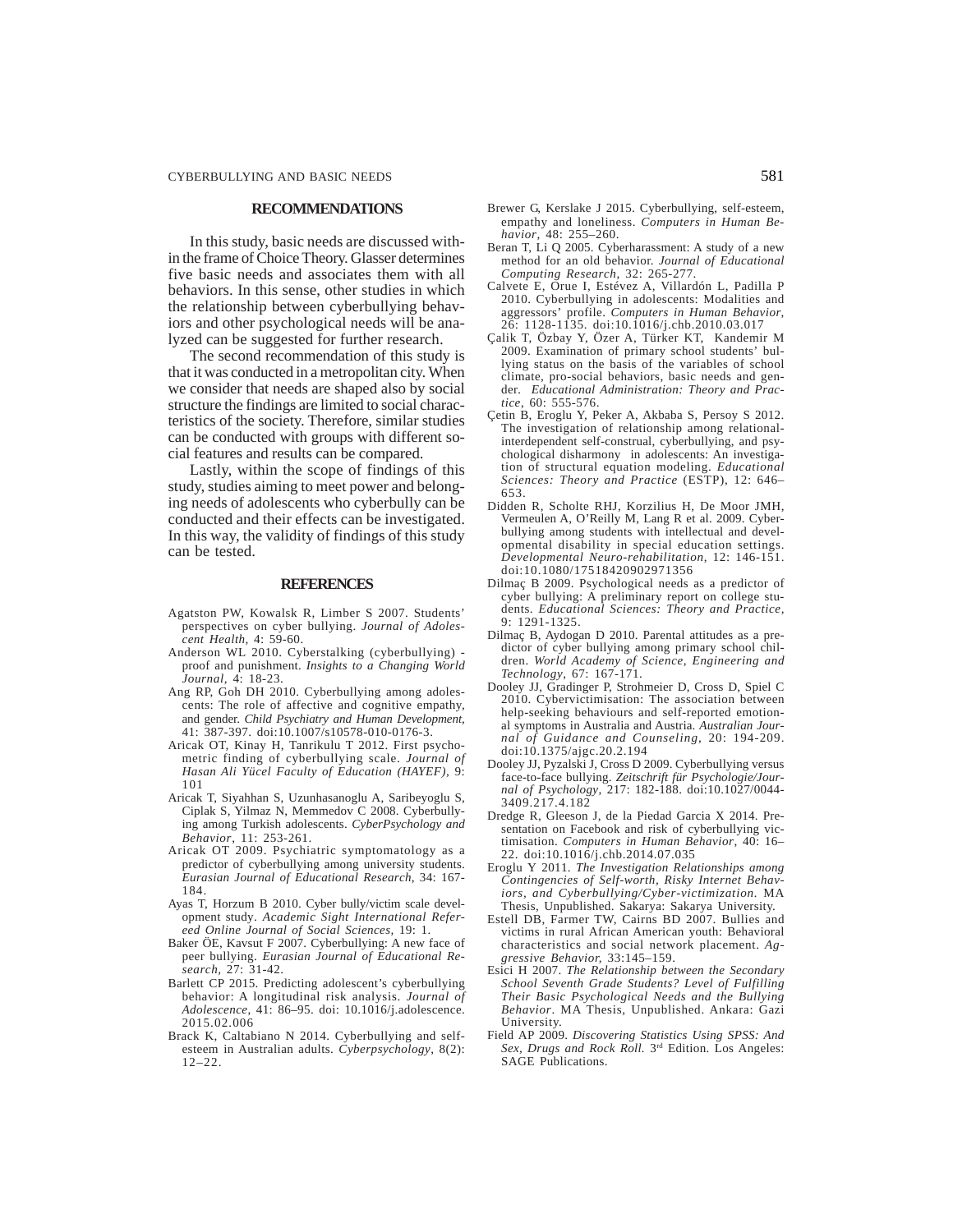- Giménez Gualdo AM, Hunter SC, Durkin K, Arnaiz P, Maquilón JJ 2015. The emotional impact of cyberbullying: Differences in perceptions and experiences as a function of role. *Computers and Education*, 82: 228–235.
- Glasser W 1985. Discipline has never been the problem and isn't the problem now. *Theory into Practice*, 24: 241–246. doi:10.1080/00405848509543181
- Glasser W 1999. *Choice Theory a New Psychology of Personal Freedom*. New York: Harper Perennial.
- Glasser W 2000. School violence from the perspective of William Glasser. *Professional School Counseling,* 4: 77-80.
- Glover D, Gough G, Johnson M, Netta N 2000. Bullying in 25 secondary schools: Incidence, impact and intervention. *Educational Research*, 42: 141–156.
- Goebert D, Else I, Matsu C, Chung-Do J, Chang J 2011. The impact of cyberbullying on substance use and mental health in a multiethnic sample. *Matern Child Health Journal,* 15: 1282-1286. doi: 10.1007/ s10995-010-0672-x.
- Grigg DW 2010. Cyber-aggression: Definition and concept of cyberbullying. *Australian Journal of Guidance and Counseling*, 20: 143-156. doi:10.1375/ ajgc.20.2.143
- Hinduja S, Patchin JW 2009. *Bullying Beyond the Schoolyard: Preventing and Responding to Cyberbullying*. California: Corwin Press.
- Hinduja S, Patchin JW 2010. Bullying, cyberbullying and suicide. *Archives of Suicide Research*, 14: 206- 221. doi:10.1080/13811118.2010.494133
- Huang Y, Chou C 2010. An analysis of multiple factors of cyberbullying among junior high school students in Taiwan. *Computers in Human Behavior*, 26: 1581– 1590. doi:10.1016/j.chb.2010.06.005
- Ikinci M 2003. *The Relationship between the Degree of Basic Needs that Adolescents Meet and the Behaviours to Overcome.* MA Thesis, Unpublished. Trabzon: Karadeniz Technical University.
- Jacobs NCL, Dehue F, Völlink T, Lechner L 2014. Determinants of adolescents' ineffective and improved coping with cyberbullying: A Delphi study. *Journal of Adolescence*, 37(4): 373–385. doi:10.1016/ j.adolescence.2014.02.011
- Jose PE, Kljakovic M, Scheib E, Notter O 2011. The joint development of traditional bullying and victimization with cyberbullying and victimization in adolescence. *Journal of Research on Adolescence*, 22: 301-309. doi:10.1111/j.1532-7795.2011. 00 764.x
- Kaner S 1993. Control theory and reality therapy. *Journal of Faculty of Educational Sciences (JFES),* 26: 569-585.
- Katzer C, Fetchenhauer D, Belschak F 2009. Cyberbullying: Who are the victims? *Journal of Media Psychology: Theories, Methods, and Applications*, 21: 25-36. doi:10.1027/1864-1105.21.1.25
- Kiriakidis SP, Kavoura A 2010. Cyberbullying a review of the literature on harassment through the internet and other electronic means. *Family and Community Health*, 33: 82–93.
- König A, Gollwitzer M, Steffgen G 2010. Cyberbullying as an act of revenge? *Australian Journal of Guidance and Counselling*, 20: 210-224. doi:10.1375/ ajgc.20.2.210
- Kubiszewski V, Fontaine R, Potard C, Auzoult L 2015. Does cyberbullying overlap with school bullying when taking modality of involvement into account? *Computers in Human Behavior*, 43: 49-57.
- Li Q 2007. New bottle but old wine: A research of cyberbullying in schools. *Computers in Human Behavior*, 23: 1777–1791. doi:10.1016/j.chb.2005.10.005
- Lonigro A, Schneider BH, Laghi F, Baiocco R, Pallini S, Brunner T 2015. Is cyberbullying related to trait or state anger? *Child Psychiatry and Human Development*, 46(3): 445-454.
- Mason KL 2008. Cyberbullying: A preliminary assessment for school personnel. *Psychology in the Schools*, 45: 323-348. doi:10.1002/pits.20301
- Meyers LS 2013. *Applied Multivariate Research: Design and Interpretation.* 2nd Edition. Thousand Oaks, Calif: SAGE Publications.
- Morales M 2011. Cyberbullying. *Journal of Consumer Health on the Internet*, 15: 406-419. doi:10.1080/ 15398285.2011.623593
- Navarro R, Yubero S, Larrañaga E, Martínez V 2011. Children's cyberbullying victimization: Associations with social anxiety and social competence in a Spanish sample. *Child Indicators Research*, 5: 281-295. doi:10.1007/s12187-011-9132-4
- Nixon CL 2014. Current perspectives: The impact of cyberbullying on adolescent health. *Adolescent Health, Medicine and Therapeutics*, 5: 143–158.
- Özdemir M, Akar F 2011. Examination of high school students' opinions on cyberbullying in terms of various variables. *Educational Administration: Theory and Practice*, 17: 605–626.
- Palanci M, Özbay Y 2005. Reality therapy oriented support program to overcome social anxiety problems of high school and university students. In: S Erkan, A Kaya (Eds.): *Deneysel Olarak Sinanmis Grupla Psikolojik Danisma ve Rehberlik Programlari II.* Ankara: Pegem A Yayincilik.
- Patchin JW, Hinduja S 2006. Bullies move beyond the schoolyard: A preliminary look at cyberbullying. *Youth Violence and Juvenile Justice,* 4: 148-169.
- Patchin JW, Hinduja S 2010a. Cyberbullying and selfesteem. *Journal of School Health*, 80: 614-621. doi:10.1111/j.1746-1561.2010.00548.x
- Patchin JW, Hinduja S 2010b. Traditional and nontraditional bullying among youth: A test of general strain theory. *Youth and Society*, 43: 727-751. doi:10.1177/ 0044118X10366951
- Peker A, Eroglu Y, Ada S 2012. The investigation of predictors of cyberbullying and cyber victimization in adolescents*. AIBU Journal of Faculty of Education,* 12: 185-206.
- Qing L 2005. Cyberbullying in Schools: Nature and Extent of Canadian Adolescents' Experience. *AERA Conference.* University of Calgary, Montreal. April.
- Raskauskas J, Stoltz AD 2007. Involvement in traditional and electronic bullying among adolescents. *Developmental Psychology*, 43: 564-575.
- Schneider SK, O'Donnell L, Stueve A, Coulter RWS 2012. Cyberbullying, school bullying, and psychological distress: A regional census of high school students. *American Journal of Public Health*, 102: 171- 177. doi:10.2105/AJPH.2011.300308